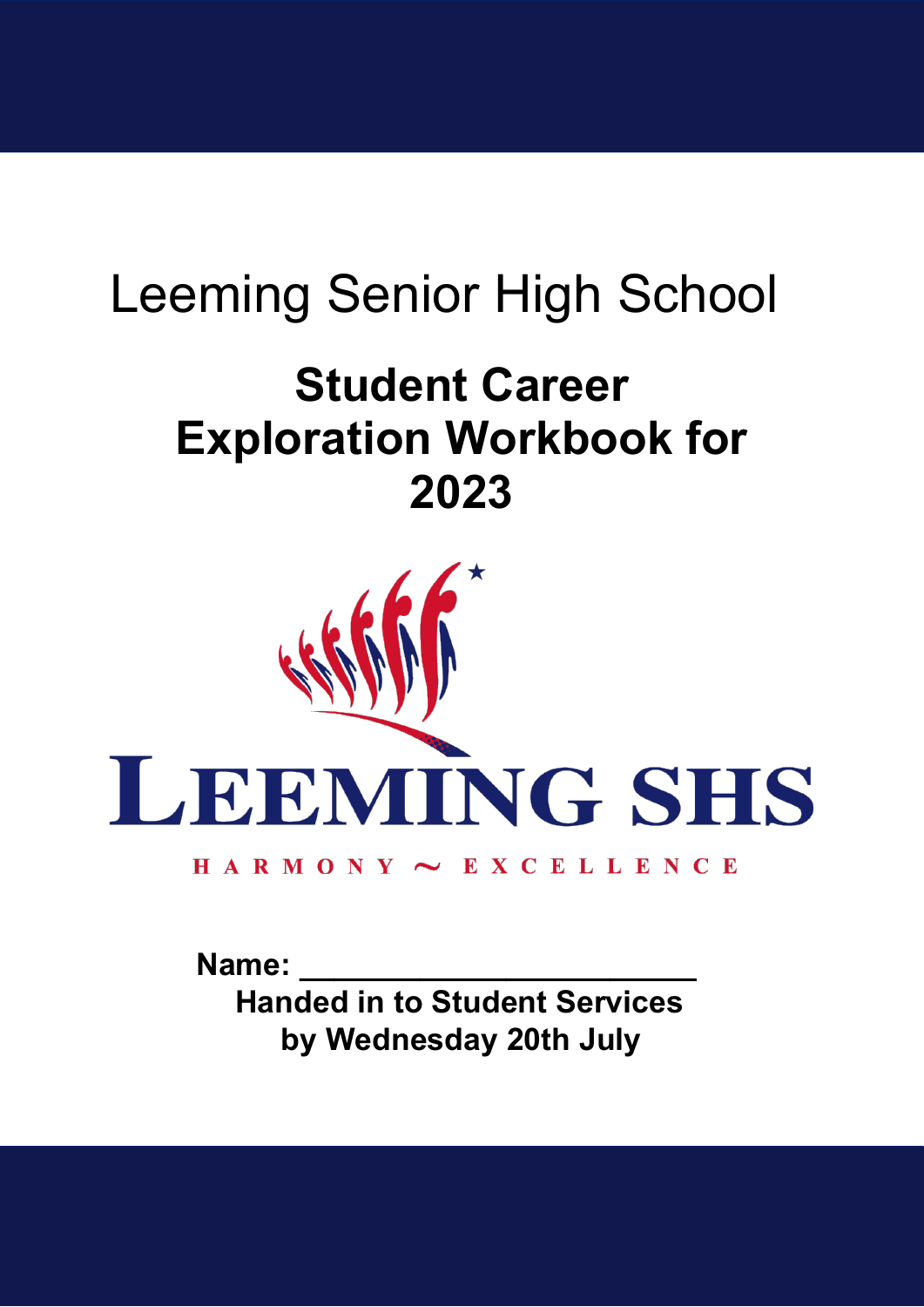

## **Contents**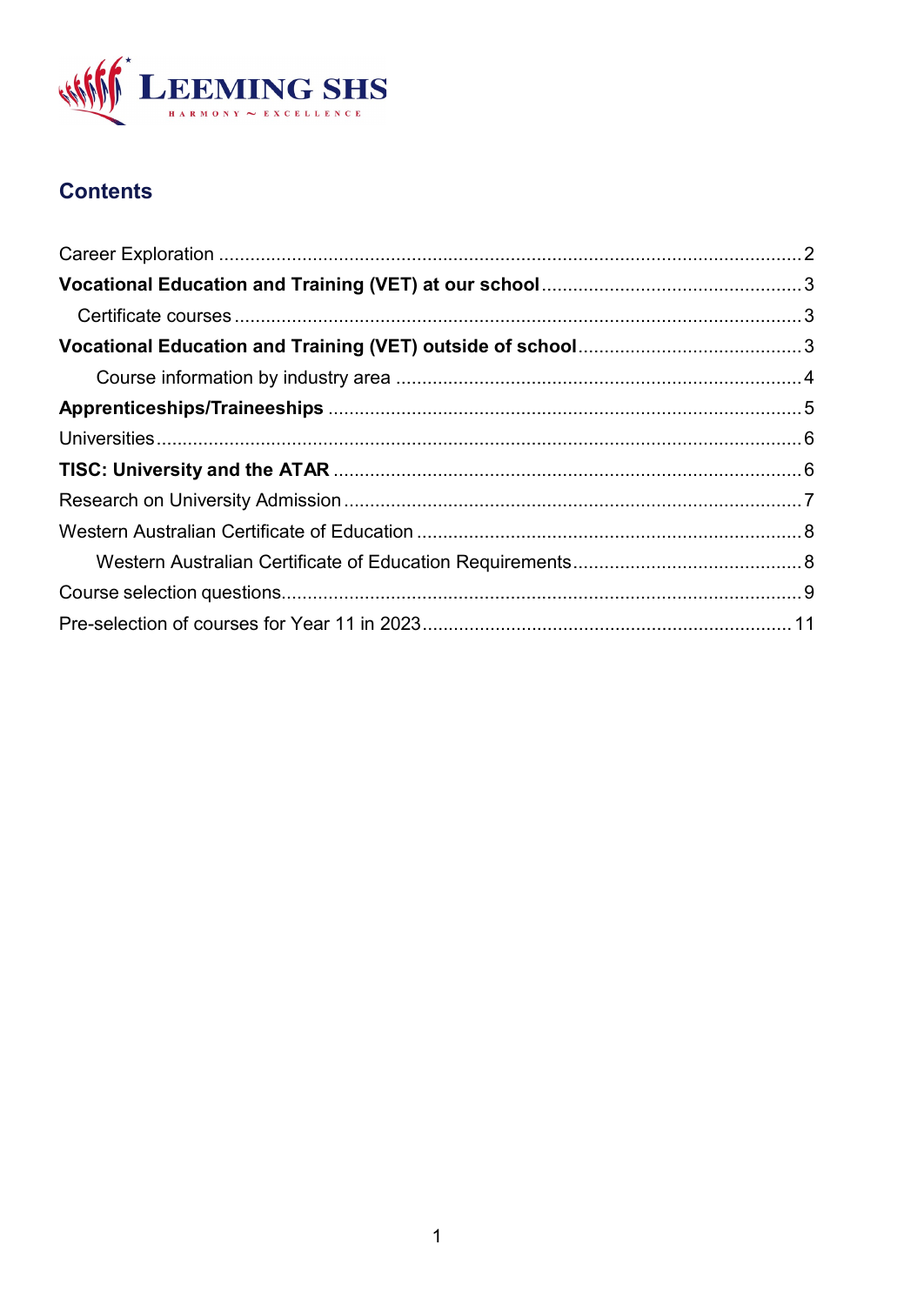

### <span id="page-2-0"></span>**Career Exploration**

Use the *myfuture* website to start your career exploration.

Go to [www.myfuture.edu.au](http://www.myfuture.edu.au/) to take the first steps to managing your career.

On the Home page there is a link in the top right corner called **Sign up** where you create your own login account and save results from your explorations. You can do this free of charge using your school e-mail address. Make sure you remember your **login name and password**.

Once you have logged in:

- Click on the **My career profile** tab
- Choose the activities that interest you, start exploring, and during your journey attempt to find information on the following;

List four occupations that appeal to you the most.

List four different **occupations** where you would like to do **further research**.

What is the purpose of the **My career profile**?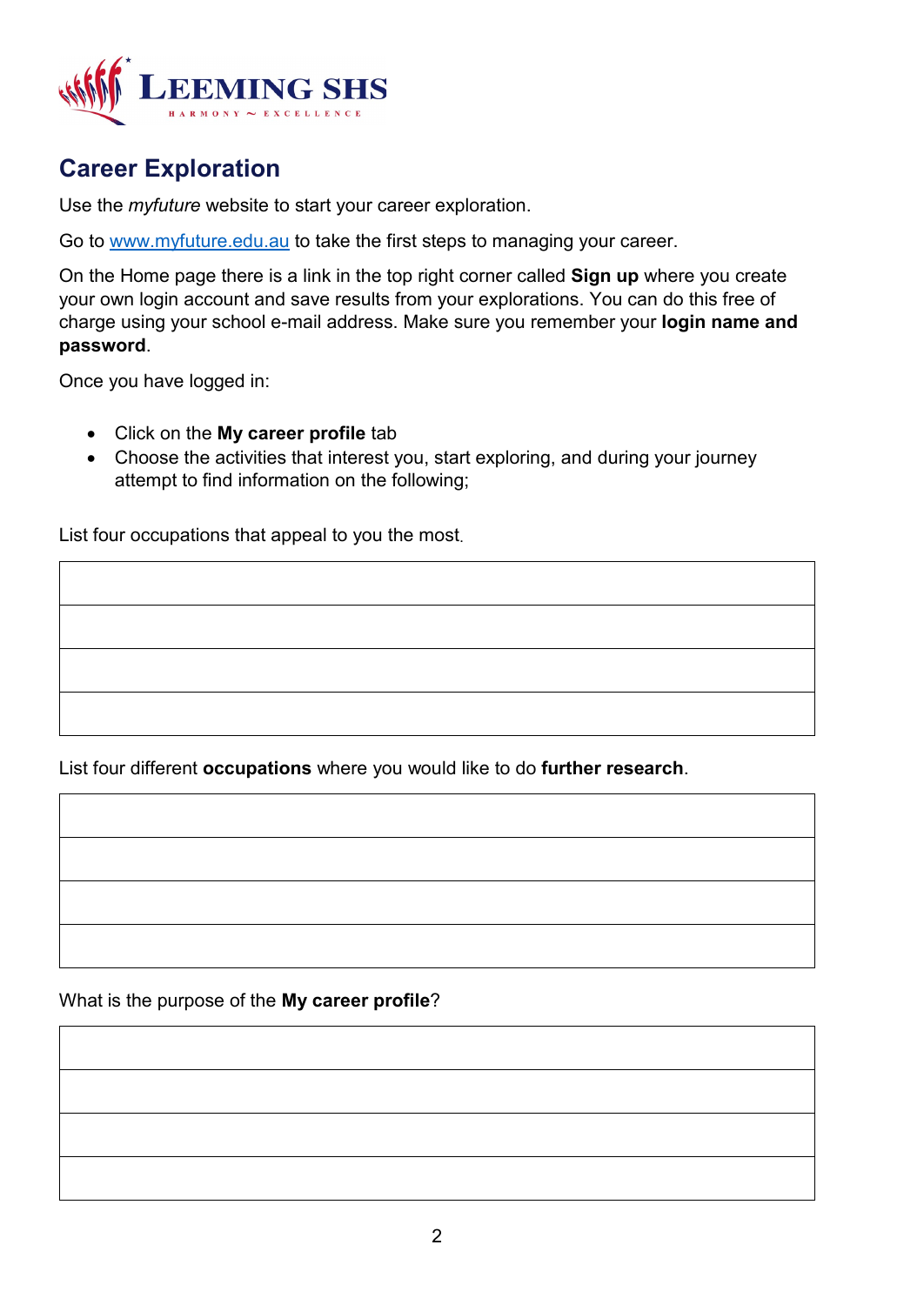

## <span id="page-3-0"></span>**Vocational Education and Training (VET) at our school**

#### <span id="page-3-1"></span>**Certificate courses**

Use the information provided in the Leeming SHS 2023 Senior Directory to find out about certificates that are offered at our school

List up to two certificates which interest you.

| <b>Certificate II</b> | <b>Certificate III</b> |
|-----------------------|------------------------|
|                       |                        |
|                       |                        |

Which certificate is your first preference?

## <span id="page-3-2"></span>**Vocational Education and Training (VET) outside of school**

It can be useful to consider what courses are available outside of your school. Some of these may be accessible to you whilst you are still enrolled in school, whilst others you can keep in mind for the future, or as an alternative to Years 11 and 12 at school.

There are five TAFE colleges in West Australia: North Metropolitan, South Metropolitan, Central Regional, South Regional and North Regional, each college has a number of campuses.

Information about courses can be found on each TAFE college website below:

North Metropolitan TAFE <https://www.northmetrotafe.wa.edu.au/>

South Metropolitan TAFE:<https://www.southmetrotafe.wa.edu.au/>

Central Regional TAFE:<https://www.centralregionaltafe.wa.edu.au/>

South Regional TAFE: <https://www.southregionaltafe.wa.edu.au/>

North Regional TAFE: <https://www.northregionaltafe.wa.edu.au/>

When searching for a course you can also use **industry words** like 'hairdressing,' 'business' or 'construction'.

Within that industry area select a specific course you think might be right for you by clicking on the **title of a course**, e.g. Certificate II Hairdressing. This will bring up a screen with information about the entrance requirements, location/s and employment opportunities for your chosen course.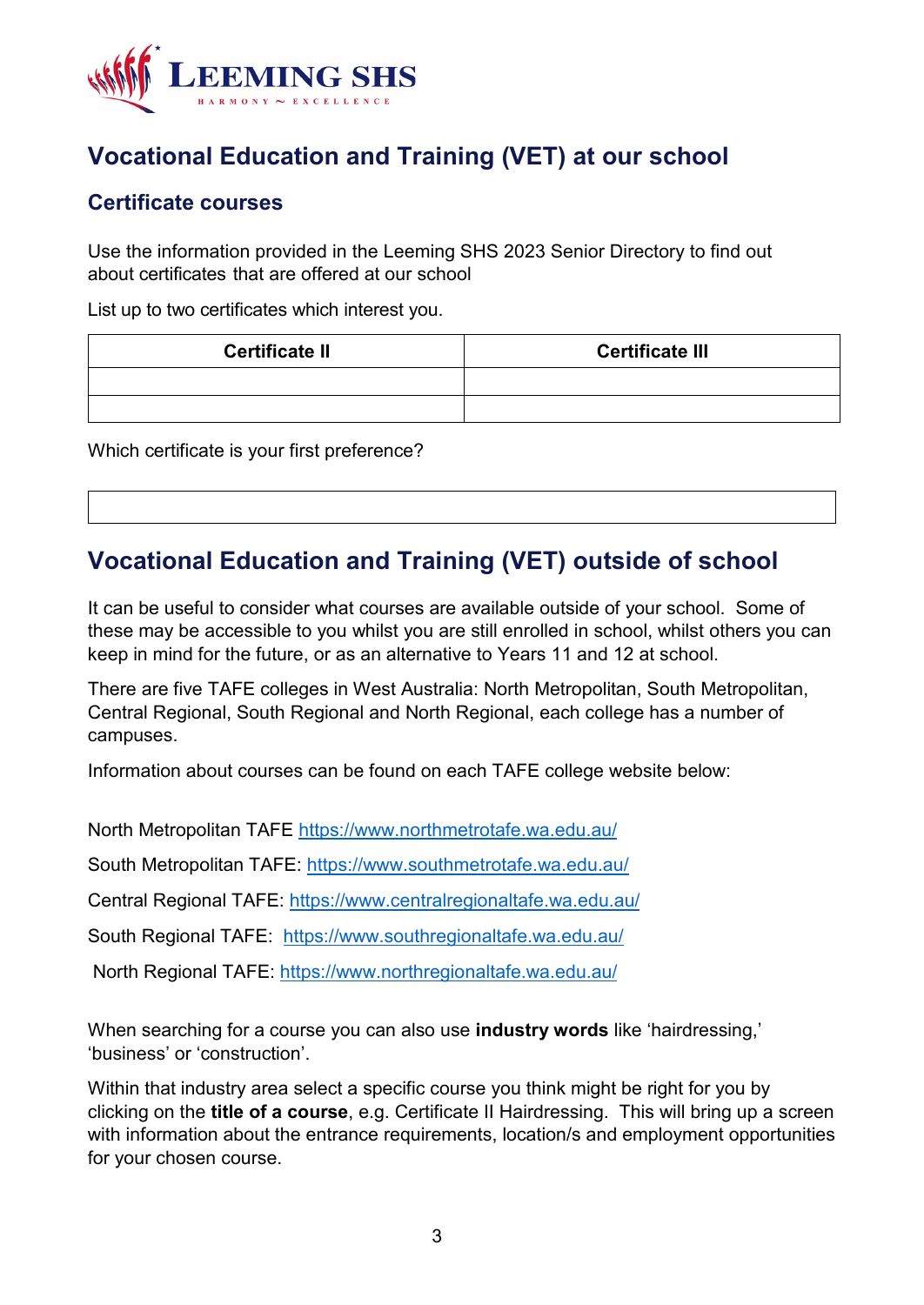

A very important piece of information is the **entrance requirements**. Entry to TAFE is quite different from university admission.

If you meet the entrance requirements for a course that interests you, it is worth pursuing further information. If you do not meet the entry requirements, consider how you might acquire them (eg. if you would like to do a Certificate III, but it requires a Certificate II to enter, then look at the Certificate II course first).

#### <span id="page-4-0"></span>**Course information by industry area**

A different way of exploring the different courses available at TAFE is through browsing the various **industry areas** and considering those that interest you. To view these, hover your cursor over the **courses** tab.

Once you have found some courses that interest you, and for which you meet the entry requirements (or are building towards meeting these requirements), you can focus on these courses and gain some detailed information. You may wish to use the 'Print course overview' function in the course summary screen to keep a copy of the details.

**Course Preference**

At which campus/campuses is the course available?

Information about the course (e.g. length, topics covered):

Entrance requirements:

Employment opportunities: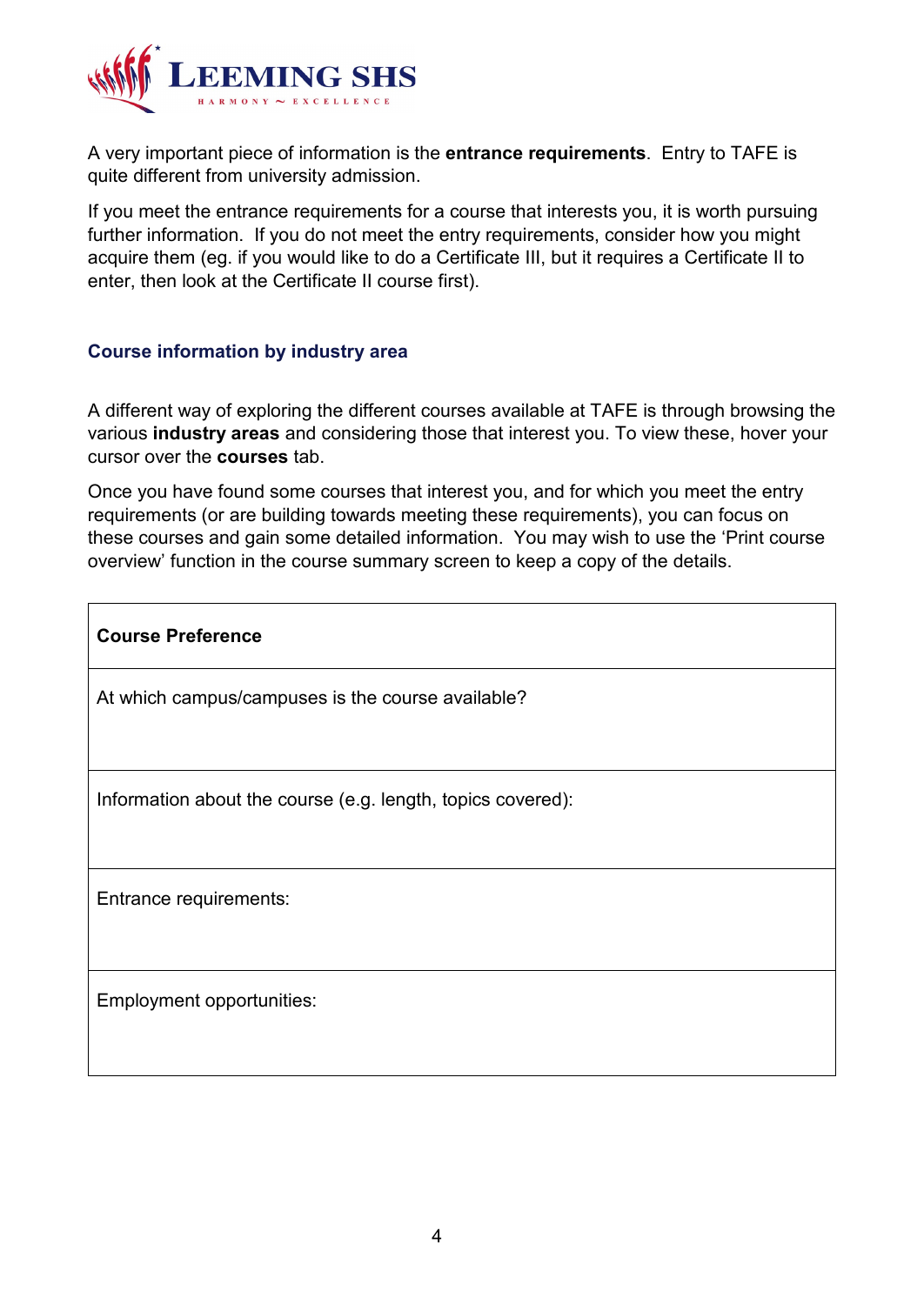

## <span id="page-5-0"></span>**Apprenticeships/Traineeships**

We are now going to investigate apprenticeships/traineeships at the following website: <https://www.jobsandskills.wa.gov.au/training/apprenticeships-and-traineeships>

#### **Questions**

What is the main difference between an apprentice and a trainee?

What is a pre-apprenticeship?

What is a school-based apprenticeship?

How long does it take to complete an apprenticeship and how long does it take to complete a traineeship?

List four other interesting facts about traineeships or apprenticeship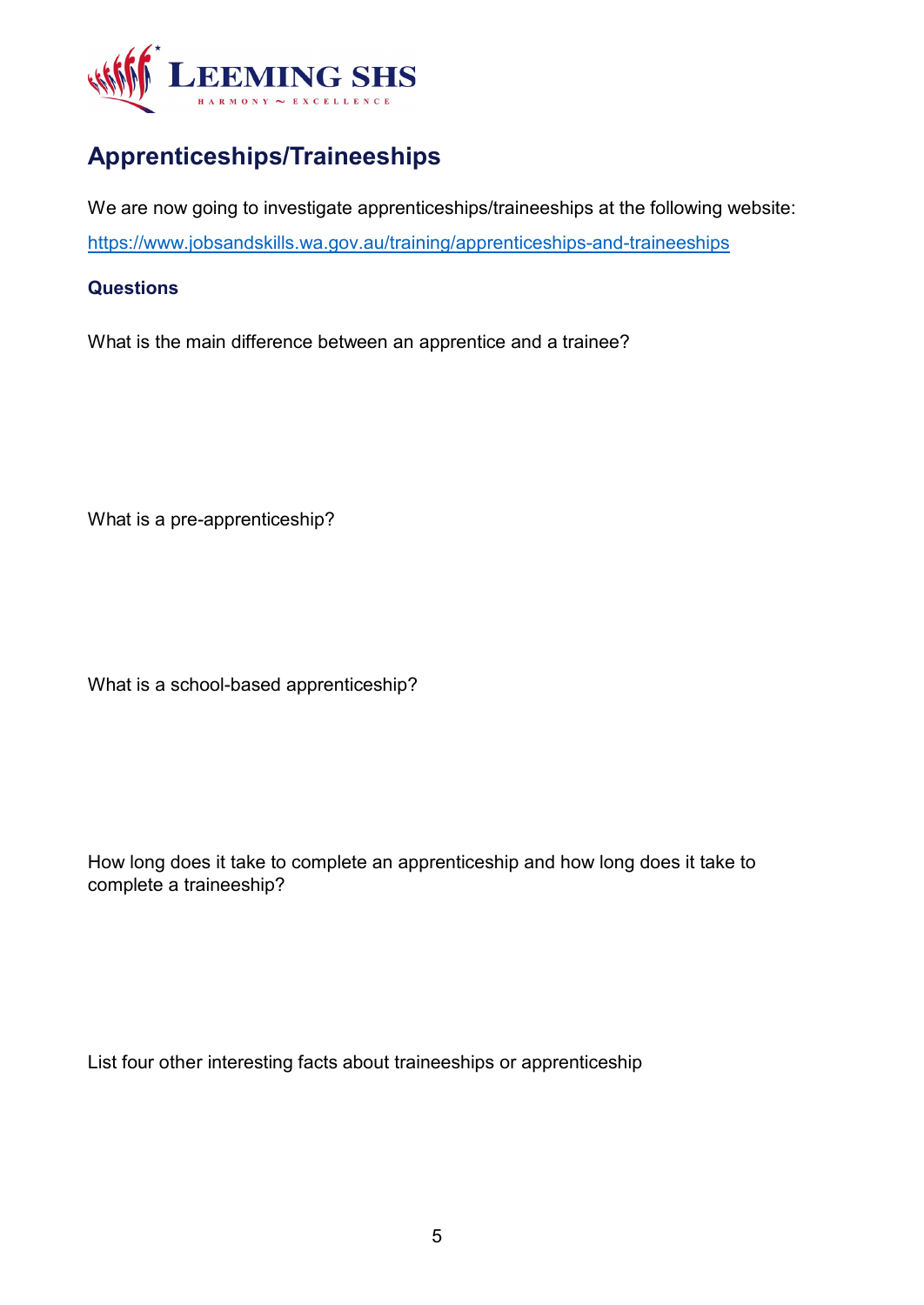

## <span id="page-6-0"></span>**Universities**

All universities in WA have handbooks and information online.

#### **Websites:**

| <b>Curtin University</b>            | www.curtin.edu.au                       |
|-------------------------------------|-----------------------------------------|
| <b>Edith Cowan University</b>       | www.ecu.edu.au/future-students/overview |
| <b>Murdoch University</b>           | www.murdoch.edu.au                      |
| University of Notre Dame            | www.nd.edu.au                           |
| The University of Western Australia | www.uwa.edu.au                          |

## <span id="page-6-1"></span>**TISC: University and the ATAR**

University admission to the four public universities is processed through TISC. To explore the

Tertiary Institutions Service Centre (TISC) website, log on to: [www.tisc.edu.au](http://www.tisc.edu.au/)

The tabs at the top and the bottom of the TISC home page will direct you to all the key information:

Listed below is the link to the latest copy of the **University Admission requirements** (which is available on the TISC website) at:

[https://www.tisc.edu.au/static/guide/admission-req-sleaver.tisc](https://aus01.safelinks.protection.outlook.com/?url=https%3A%2F%2Fwww.tisc.edu.au%2Fstatic%2Fguide%2Fadmission-req-sleaver.tisc&data=04%7C01%7Cmariadelsangels.gilabertjaumot%40education.wa.edu.au%7C970158d586884504dd7e08d92a4234a9%7Ce08016f9d1fd4cbb83b0b76eb4361627%7C0%7C0%7C637587286095674030%7CUnknown%7CTWFpbGZsb3d8eyJWIjoiMC4wLjAwMDAiLCJQIjoiV2luMzIiLCJBTiI6Ik1haWwiLCJXVCI6Mn0%3D%7C1000&sdata=p8JnzWmttiM3%2FOS8LFJnmQomfLEnFQoU3pXjrTV4m60%3D&reserved=0)

Click on **University Admissions 2024** in the bottom right corner and answer the following questions:

- 1. What are the general entry requirements for public university admissions for school leavers?
- 2. What is an ATAR?
- 3. Who needs an ATAR?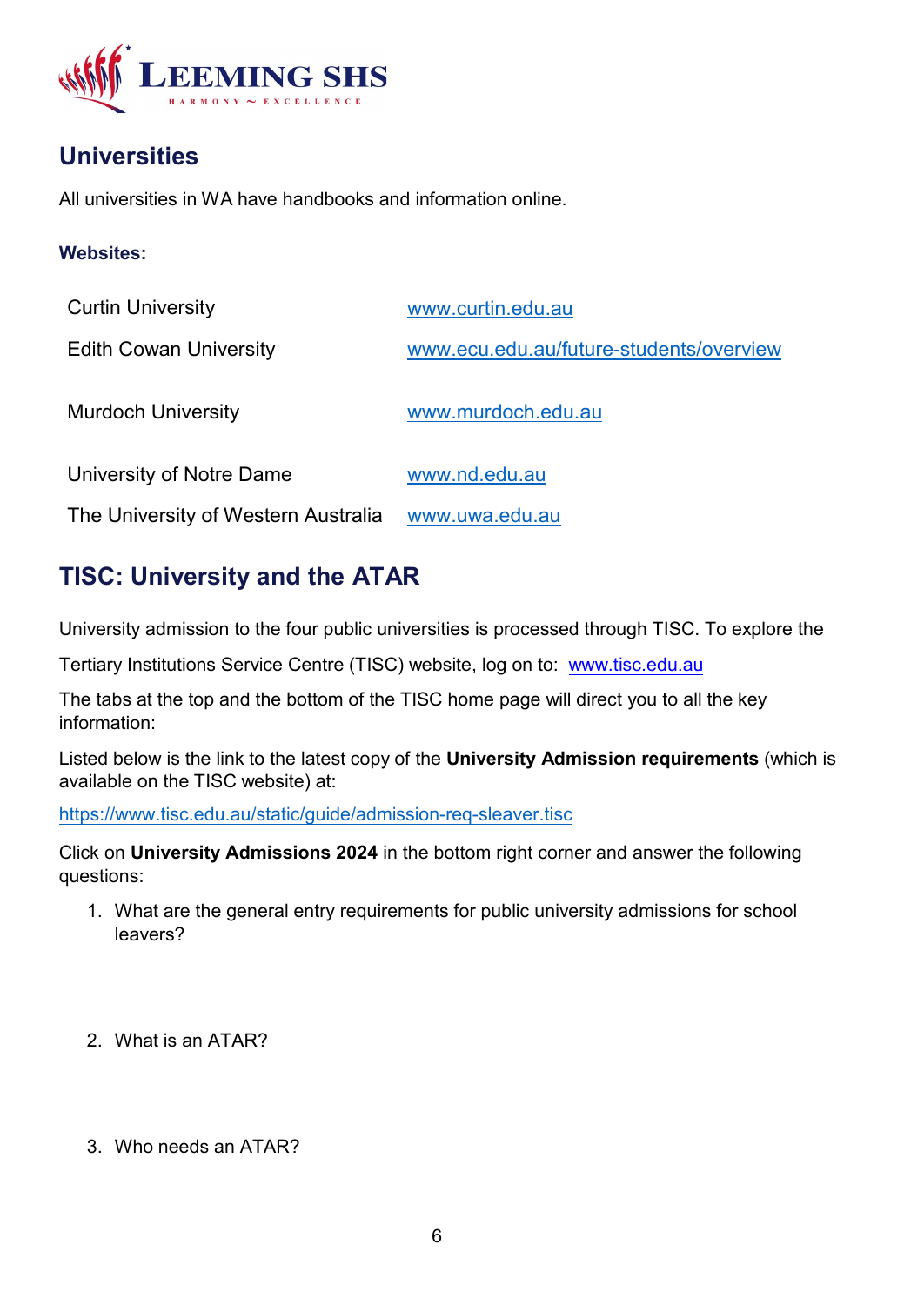

## <span id="page-7-0"></span>**Research on University Admission**

In the box provided, write down the courses and universities you are most interested in. Record the **minimum ATAR,** or other requirements needed for admission to those courses. Check on the TISC website and the university handbooks for any **prerequisites**.

| <b>Option 1</b>    | <b>Option 2</b>    |
|--------------------|--------------------|
| <b>University:</b> | <b>University:</b> |
| <b>Course:</b>     | <b>Course:</b>     |
|                    |                    |
|                    |                    |
|                    |                    |
|                    |                    |
|                    |                    |
|                    |                    |
|                    |                    |

| <b>Option 3</b>    | <b>Option 4</b>    |
|--------------------|--------------------|
| <b>University:</b> | <b>University:</b> |
| <b>Course:</b>     | <b>Course:</b>     |
|                    |                    |
|                    |                    |
|                    |                    |
|                    |                    |
|                    |                    |
|                    |                    |
|                    |                    |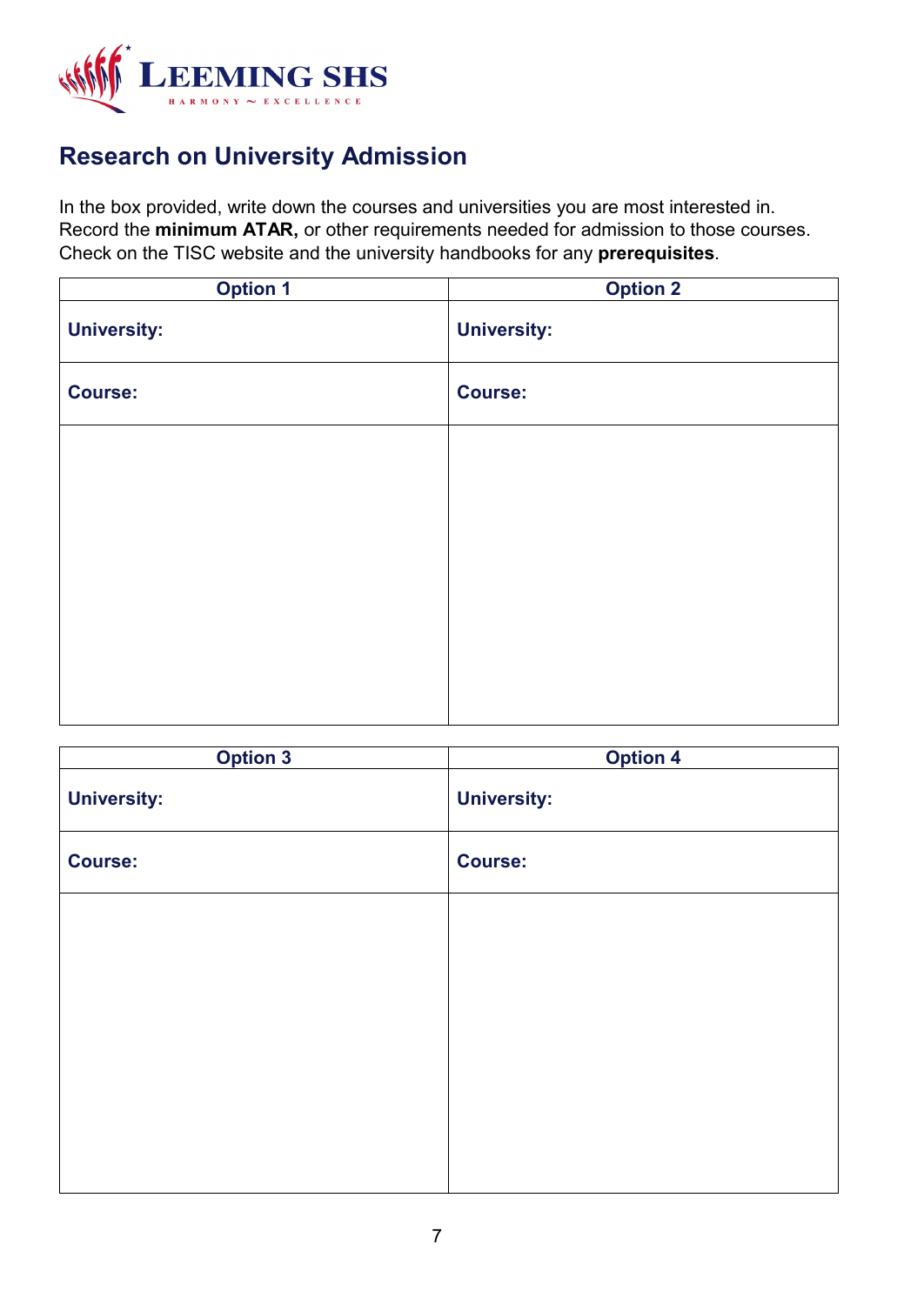

## <span id="page-8-0"></span>**Western Australian Certificate of Education**

The Western Australian Certificate of Education (WACE) is awarded to secondary school students who satisfy the requirements.

#### <span id="page-8-1"></span>**Western Australian Certificate of Education Requirements**

These are the minimum requirements for students to receive a Western Australian Certificate of Education (WACE).

#### **Breadth and depth requirement**

Completion of a minimum of 20 units or equivalents which may be attained through VET and/or endorsed programs. This requirement must include at least:

- a minimum of ten Year 12 units, or the equivalent;
- four units from an English learning area course, post Year 10, including at least one pair of Year 12 units from an English learning area course; and
- one pair of Year 12 units from each of **List A** (arts/languages/social sciences) and **List B** (mathematics/science/technology).

#### **Achievement standard requirement**

Achievement of at least 14 C grades or higher (or the equivalent) in Year 11 and 12 units, including at least six C grades (or equivalents) in Year 12 units.

Completion of:

- at least four Year 12 ATAR courses; OR
- at least five Year 12 General courses (or a combination of General and up to three Year 12 ATAR courses) or equivalent; OR
- a Certificate II (or higher) VET qualification in combination with ATAR or General courses.

#### **Literacy and numeracy standard**

OLNA completion is the demonstration of the minimum standard of literacy and numeracy.

#### **Note:**

Reference should be made to the WACE manual:

<https://www.scsa.wa.edu.au/publications/wace-manual>

More information about Year 11 and 12 curriculum can be found on the SCSA Student information page:

<https://student.scsa.wa.edu.au/>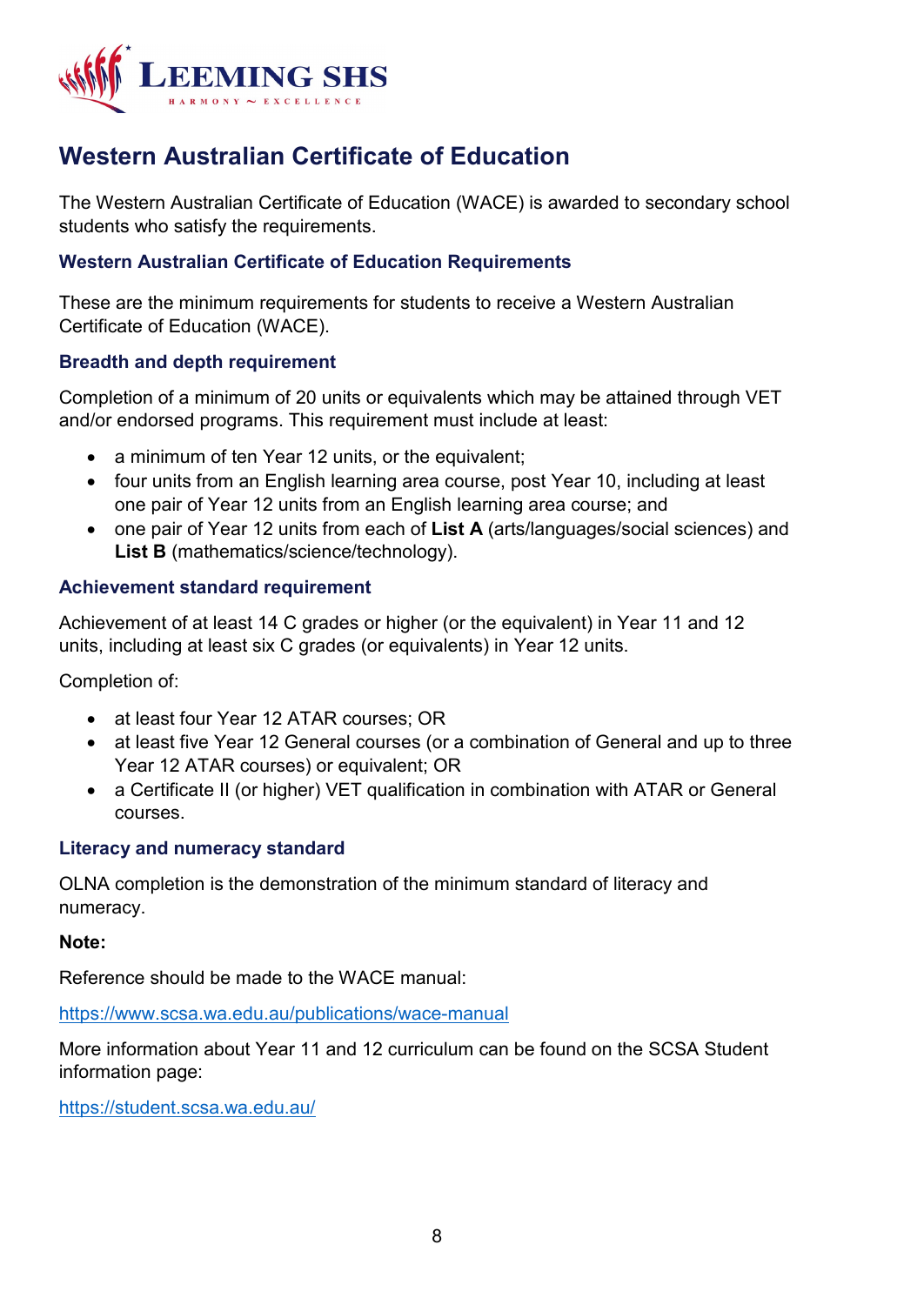

## <span id="page-9-0"></span>**Course selection questions**

#### **Answer these questions to the best of your ability:**

Will you get all of your courses for 2023? What happens if you don't?

Can you change any of your initial choices before the beginning of the Year 11? How?

Are there any restrictions when requesting courses for 2023?

What are your alternatives during Year 11 if a course is too difficult?

What issues should be considered when changing courses?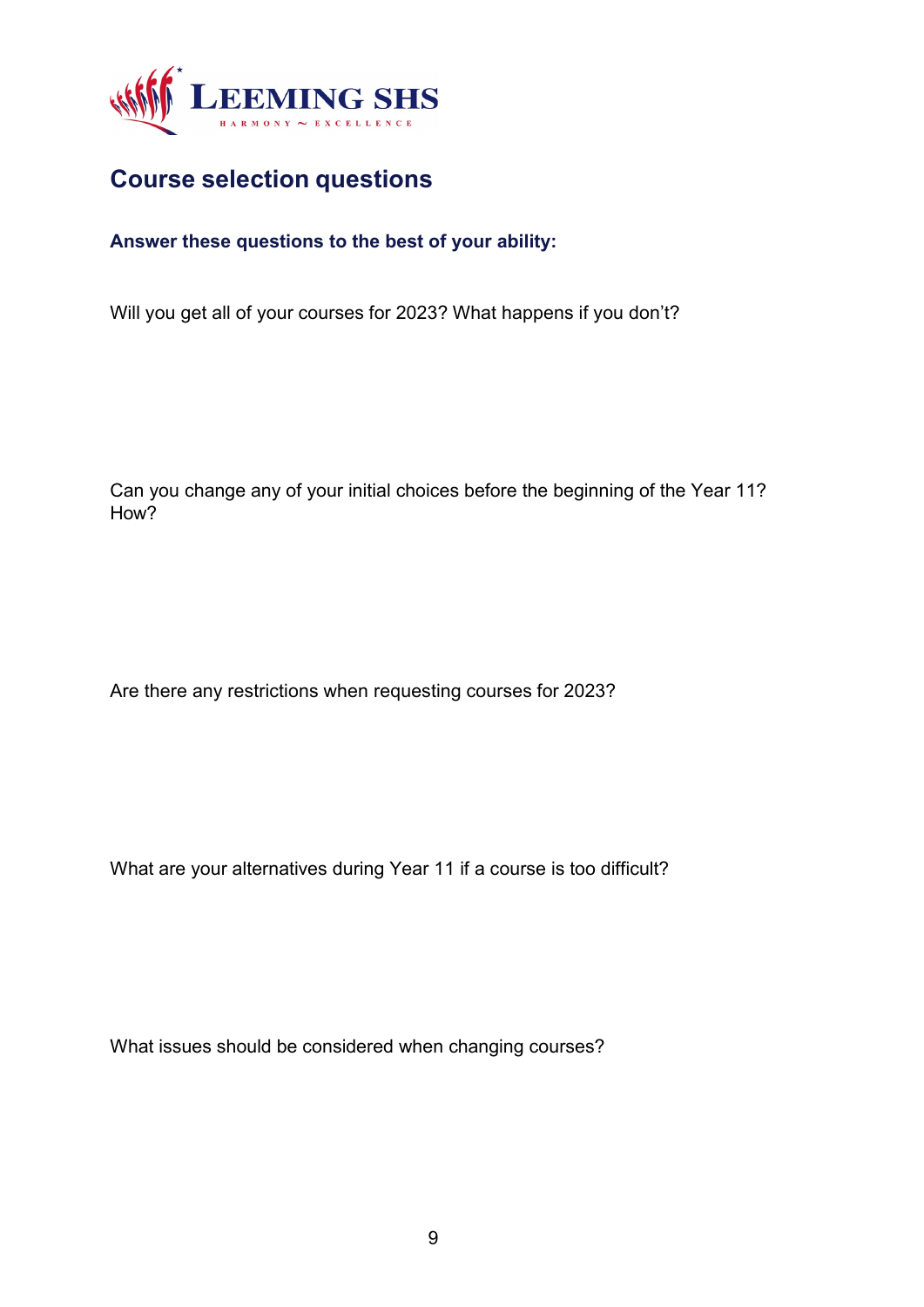

Can you change courses during Year 11? How?

Is University entry or TAFE entry affected by Year 11 results?

Does your school assessment count towards an ATAR or TAFE entry?

What are the main differences between Year 10 and Year 11?

What restrictions are there on changing your courses for Year 12?